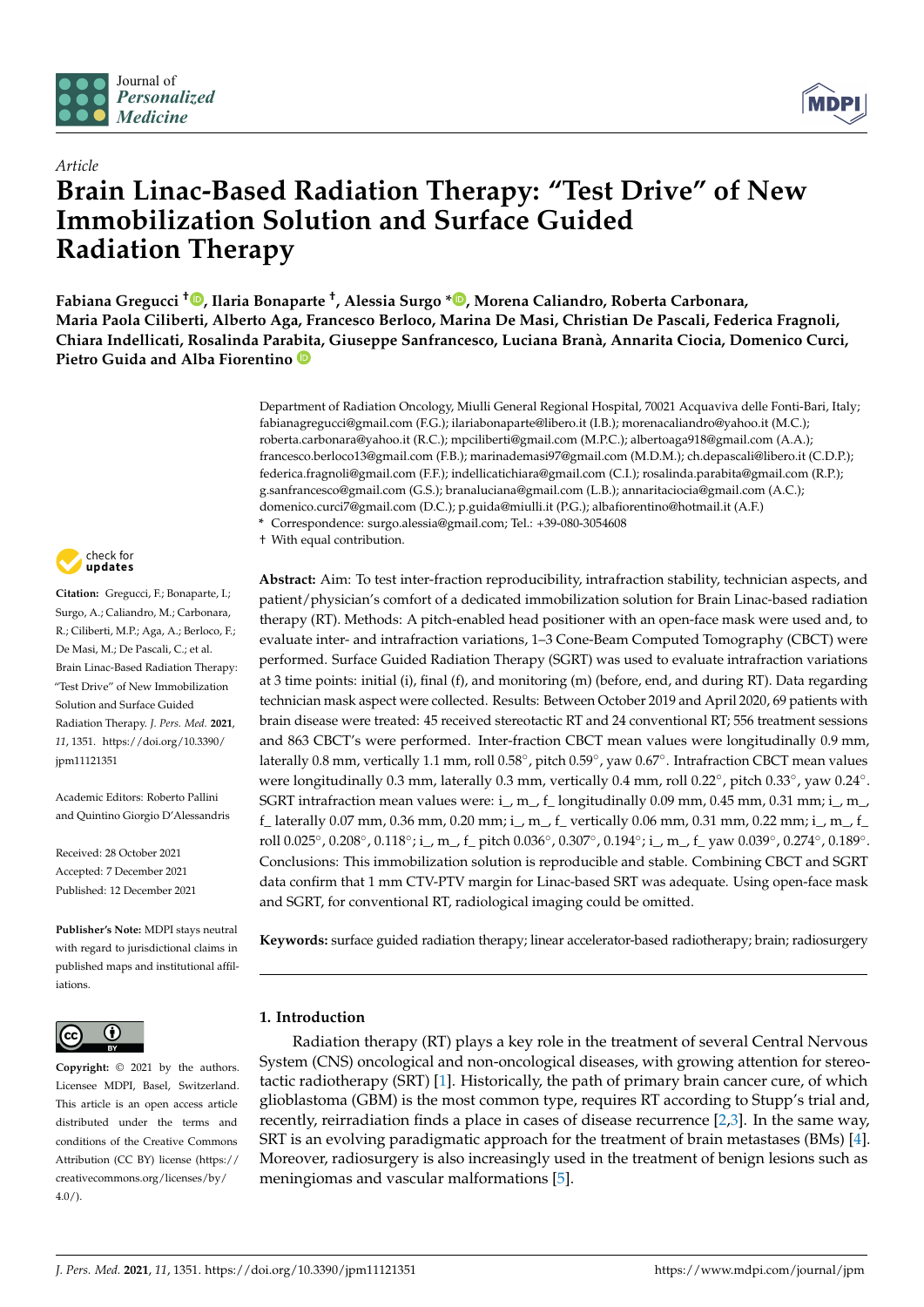Non-invasiveness, precision, safety and efficacy are the elements that over the years have allowed RT to achieve these therapeutic goals. With the continuous improvement of techniques and technologies available today, the purpose of modern RT is to reduce the exposure of healthy tissues to irradiation and improve the accuracy in delivering of therapeutic doses to target lesion. A crucial point for Linac-based RT to reach this progress is the optimal definition of *"*safety margins" from Gross Tumor Volume (GTV) or Clinical Target Volume (CTV) to Planning Target Volume (PTV), whose amplitude considers the setup errors [\[6\]](#page-8-5). Inevitably, to reduce planning margins, first, this process must go through the improvement of the immobilization systems to ensure the correct and reproducible positioning of the patient at the beginning and during RT and, at the same time, the possibility of monitoring the correct maintenance of this position during RT delivery. Second, evaluating immobilization systems, two further aspects should be considered: (i) comfort for patient and (ii) ease and time of device realization by health practitioners, due to the fact that these factors could influence product reliability and patient's treatment compliance.

For the treatment of intracranial lesions several dedicated invasive and noninvasive immobilization systems were compared to evaluate patient intra- and inter-fraction head motion [\[7\]](#page-8-6). Furthermore, the possibility of using a thermoplastic open-face mask appeals to the idea of using a surface imaging system as a form of noninvasive and nonradiographic image guidance to accurately monitor and quantify movement throughout the entirety of treatment live [\[8\]](#page-8-7).

Based on this background, primary aim of this prospective exploratory observational study was to test inter-fraction reproducibility, intrafraction stability, technician aspects and patient/physician's comfort of new dedicated immobilization solution for treatment of intracranial disease with Linac-based RT. Moreover, in cases of SRT treatments, data regarding real-time Surface Guided RT (SGRT) were collected with the secondary aim to evaluate intrafraction accuracy.

#### **2. Materials and Methods**

In the present prospective observational study, the data regarding inter- and intrafraction variations of the Solstice<sup>TM</sup> SRS Immobilization System,  $CIVCO^{@}$  Radiotherapy (Orange City, FL, USA) using imaging pre- and post-RT session were collected, to evaluate reproducibility and stability for Linac-based precise and modern RT.

Data regarding technician aspects (such as ease of use and stability of pitch locking lever/mask clips, therm-shrinkage, total sim setup time) and patient/physician's comfort were also considered. In cases of SRT treatments, data regarding SGRT were collected using Optical Surface Monitor System AlignRT®.

The inclusion criteria were: (i) age > 18 years; (ii) diagnosis of CNS disease suitable of RT; (iii) informed consent.

#### *2.1. Immobilization Device and Simulation Computed Tomography (Sim-CT)*

The Solstice system, comprised of a carbon fiber head support, customizable accuform cushion and thermoplastic open-face mask. The head support allows manual pitch setup errors correction by rotating the screw located at the back of the system. Three distinct landmarks were positioned to the mask (1 frontal and 2 laterals). Sim-CT was performed without contrast and the scan length included the whole brain, acquiring slices of 1–3 mm thickness, depending on different planned treatment.

Two radiation-therapists (RTTs) were responsible for the construction of the thermoplastic mask and customizable cushion for each patient during sim-CT procedures. At the end of each procedure RTTs recorded technician aspects in a specific form scored in 4 levels (poor/fair/good/excellent) relating to: (1) pitch locking level (ease of use, ease of locking indentation and stability of lock), (2) mask clips (ease of use).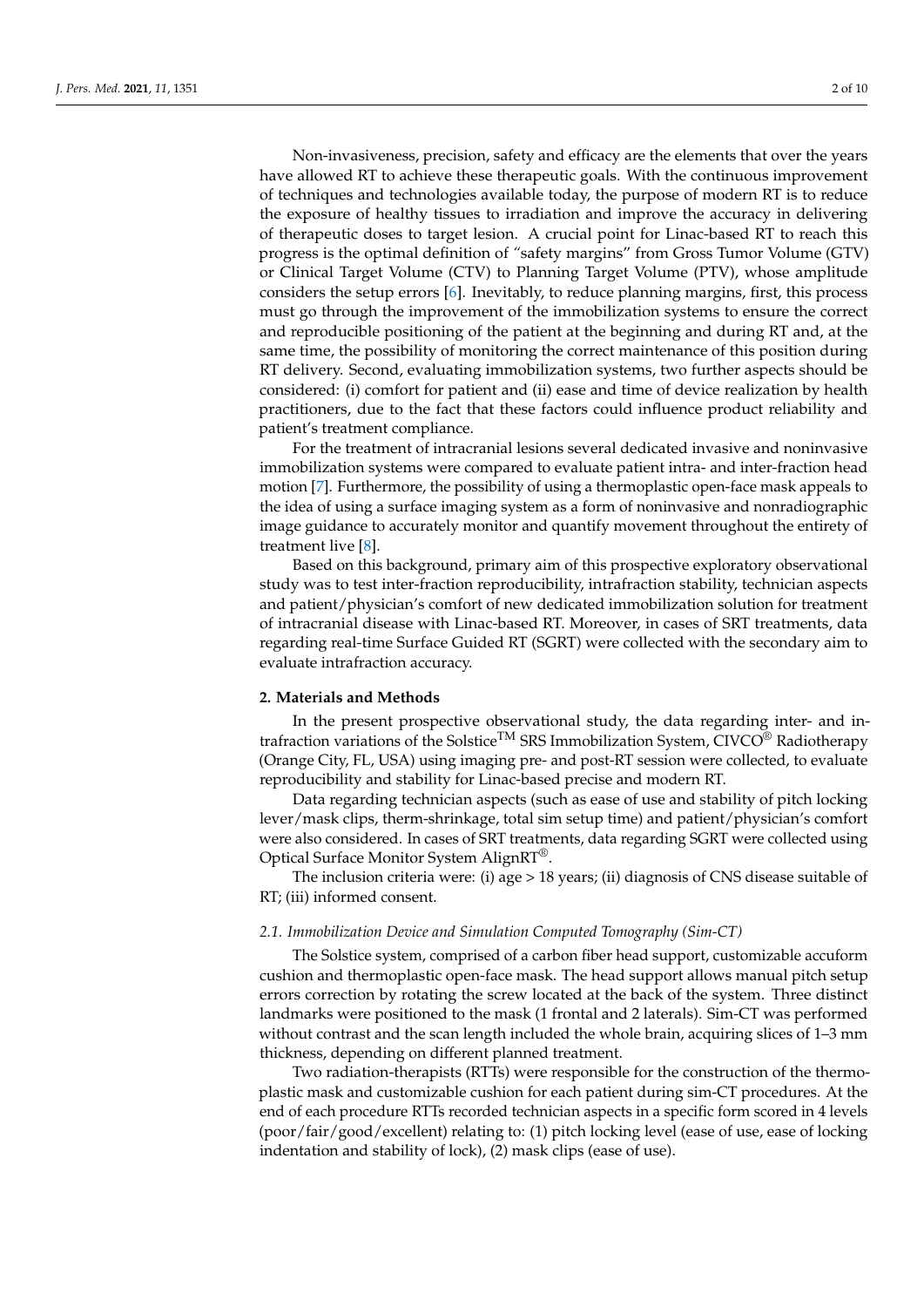The total simulation setup time (SST) was calculated, including all the required procedures: from the recline patient position on the sim-CT couch to preparation of the cushion, molding and cooling down of the mask, and finally the acquisition of CT images.

After sim-CT, a radiation oncologist interviewed the patient to collect information about comfort, focusing on therm-shrinkage. Moreover, physician's feedback experience was recorded, equally, scored in poor, fair, good or excellent.

### *2.2. Target Volume Definition and Treatment Planning*

The target volume definition was different according to diagnosis and planned radiation treatment. In primary brain cancer, the GTV was defined as published in international guidelines [\[9\]](#page-8-8). For whole brain radiotherapy (WBRT) in cases of multiple BMs, CTV was the entire brain, adding a 5 mm isotropic margin to define the PTV. For SRT, in cases of limited BMs or primary brain cancer recurrence or benignant brain lesions, GTV coincided with CTV and was defined based on T1 contrast sequence of MRI. The PTV was defined adding an isotropic margin of 1 mm, excluding lesions into brainstem in which no margin was given from the CTV to the PTV, according to international guidelines [\[10](#page-8-9)[,11\]](#page-8-10). The dose prescriptions were different according to the therapeutic approach: conventional RT (cRT) versus SRT. For primary brain cancer the prescription dose was chosen between 60 or 40 Gy in 30 or 15 fractions, respectively [\[2](#page-8-1)[,12\]](#page-8-11) according to treatment volumes and patient's performance status. For WBRT the prescription dose was 20 or 30 Gy (4 or 3 Gy per fraction). For SRT, the dose prescription ranged between 12–24 Gy in 1 fraction or 21–27 Gy in 3 fractions or 25–30 Gy in 5 fractions, according to histology, PTV volume, proximity to the organs at risk and patient's clinical evaluation [\[3,](#page-8-2)[5,](#page-8-4)[13\]](#page-8-12). Flattening Filter Free (FFF) beam and Volumetric Modulated Arc Therapy (VMAT) with 2 or more coplanar or noncoplanar arcs, optimized for a TrueBeam™ (Varian Medical System), were generated for each plan. Dose prescription, normalization and optimization were according to ICRU83 and ICRU91 guidelines.

### *2.3. CBCT-SGRT Workflow and Data Collections*

The patients were placed in each treatment session using SGRT and, subsequently, the current position was checked using CBCT.

To test inter-fraction reproducibility and intrafraction stability, the online imaging procedures using Cone-Beam CT (CBCT) were different between cRT and SRT.

In cases of cRT, a single CBCT was acquired before each RT session. A rigid match between sim-CT- and CBCT images was performed automatically by a software, using cranial bones as focus point and validated by an expert radiation oncologist and RTTs.

In cases of SRT, 3 CBCT were acquired: one before treatment on which a first rigid match setup was performed and shifts applied, a second one (II-CBCT) to confirm shifts and third (III-CBCT) to verify position at the end of SRT to identify any patient movements during delivery (intrafraction motions).

The setup error tolerance was different in cRT or SRT treatments. In the conventional fractionation shift tolerance in translational and rotational inter-fraction motions were ≤5 mm and 2◦ , while ≤1 mm and 1◦ was applied in SRT treatments. In all cases a 6D correction was executed. If the tolerance was exceeded, the patient was repositioned, and the entire procedure was repeated.

Regarding SGRT workflow, the open-face portion of the mask was wired during simulation to enable viewing of the open-face region within the treatment planning system. The open-face region was then contoured, the eye regions removed, and the resulting structure was exported to AlignRT® to be used as the region of interest (ROI) for SGRT. Before treatment, the RTTs used SGRT to adjust patient positioning. After this procedure, in all cases, first CBCT was used to verify correct patient position. After CBCT alignment, a reference surface was captured in  $\text{AlignRT}^{\circledR}$  and treatment was initiated. During treatment, the patient's movements were monitored with surface images (SI) offsets, called Real-Time Deltas (RTDs) in AlignRT®. If the magnitude (MAG) of translational RTDs exceeded patient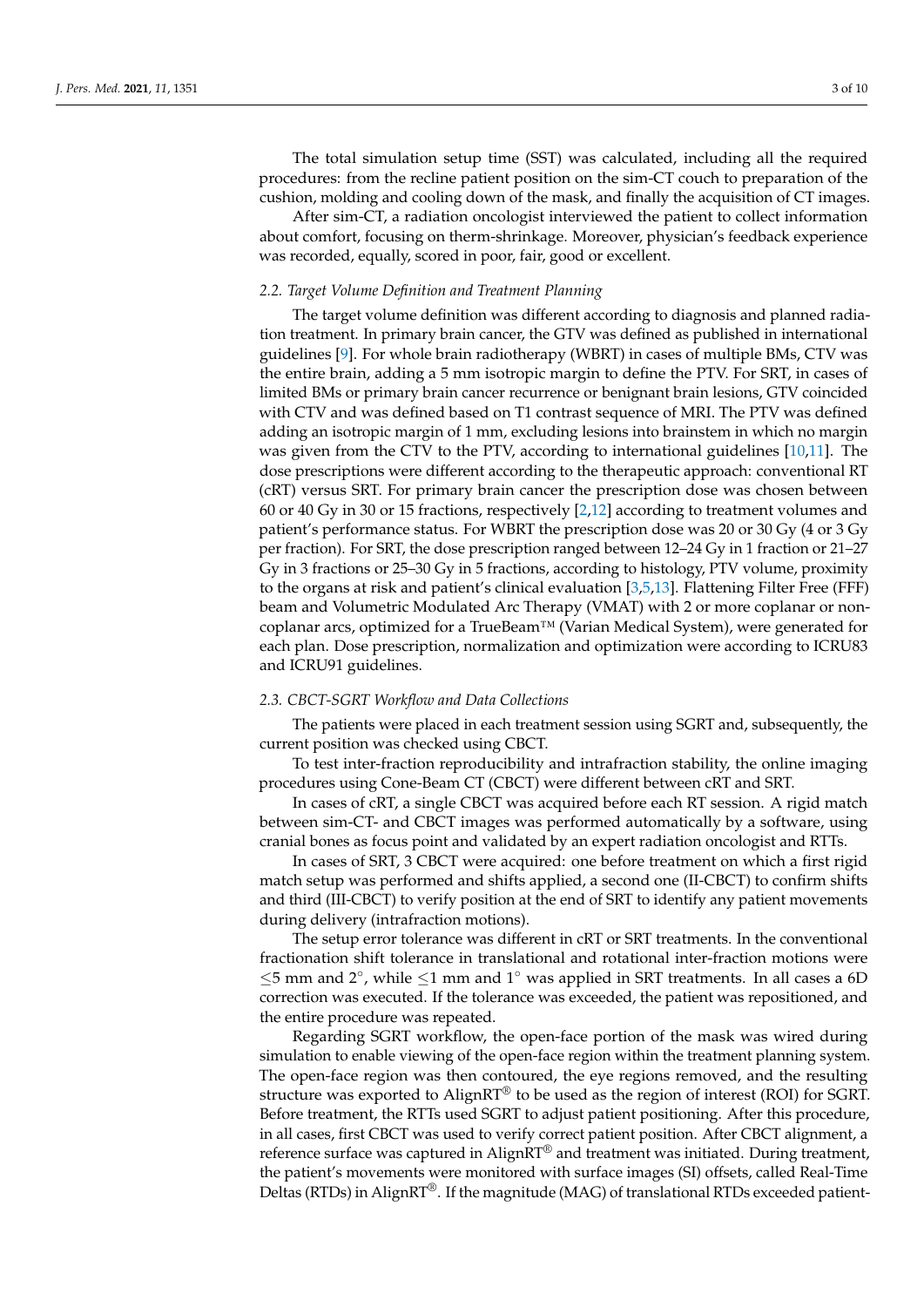specific thresholds (typically 1 mm), the delivery was automatically stopped, resuming when MAG was in range. The CBCT and SGRT data collections were performed off-line for each treatment session.

Match values of all three translational axes  $(x = lateral, y = longitudinal, z = vertical)$ and three rotational axes (roll, pitch and yaw) were recorded. The inter-fraction variability was obtained by matching the first CBCT with planning-CT. The intrafraction variability was obtained by matching the post-treatment CBCT (III-CBCT) to the CBCT acquired right before treatment delivery (II-CBCT). Moreover, for each treatment session, SGRT was applied to evaluate intrafraction variations, acquiring data in 3 different time points: initial  $(i)$ , final  $(f)$ , and monitoring  $(m)$  (before, at the end, and during treatment, respectively).

## *2.4. Statistical Analysis*

The study was designed as a prospective exploratory observational trial to evaluate the standard deviation and relative confidence interval of 95% (95% CI) for each variable linked to test reproducibility and stability of the immobilization system under question. In accordance with this aim, a statistical analysis was performed regarding inter- and intrafraction variability based on CBCT data and intrafraction variability based on SGRT data, respectively for each translational and rotational values. Collected data were considered to be quantitative continuous variables and their distributions were evaluated with the appropriate indexes of centrality and variability: mean, standard deviation (SD) with relative confidence interval of 95% (95% CI) and quartiles (25%, 50% and 75%). For each variation, the absolute value was calculated as deviation from zero. Data management and statistical analysis were conducted using Stata Statistical Software (Release 16. College Station, TX, USA: StataCorp LLC).

## **3. Results**

## *3.1. Cohort of Study*

Between October 2019 and April 2020, 69 patients (21 female and 48 male) were treated for a total of 556 treatment session and 863 CBCT. The median age was 66 years (range 27–89 years). Between sim-CT and treatment, a median of 8 days (range 2–15 days) occurred. Regarding diagnosis: BMs and primary brain cancer were the most frequent (Table [1\)](#page-4-0).

Twenty-four (35%) cases received cRT with a median dose of 40 Gy (range 20–60 Gy) [\[14\]](#page-8-13). SRT were performed in 45 cases (65%) with a median dose of 27 Gy (range 12–30 Gy), median fraction of 3 (range 1–5) and median target volume of 6.15 cc (range 0.7–104 cc). The main characteristics of study population were summarized in Table [1.](#page-4-0)

**Table 1.** Main characteristics of study population.

| <b>Total Patients</b>   | 69                     |
|-------------------------|------------------------|
| cRT group               | 24(35%)                |
| SRT group               | 45(65%)                |
| Total treatment session | 556                    |
| cRT treatment session   | 397 (71%)              |
| SRT treatment session   | 159 (29%)              |
| <b>Total CBCT</b>       | 863                    |
| Inter-fraction CBCT     | 556 (64%)              |
| Intrafraction CBCT      | 307(36%)               |
| <b>Sex</b>              |                        |
| Female                  | $21(30\%)$             |
| Male                    | 48 (70%)               |
| Median age              | 66 years (range 27–89) |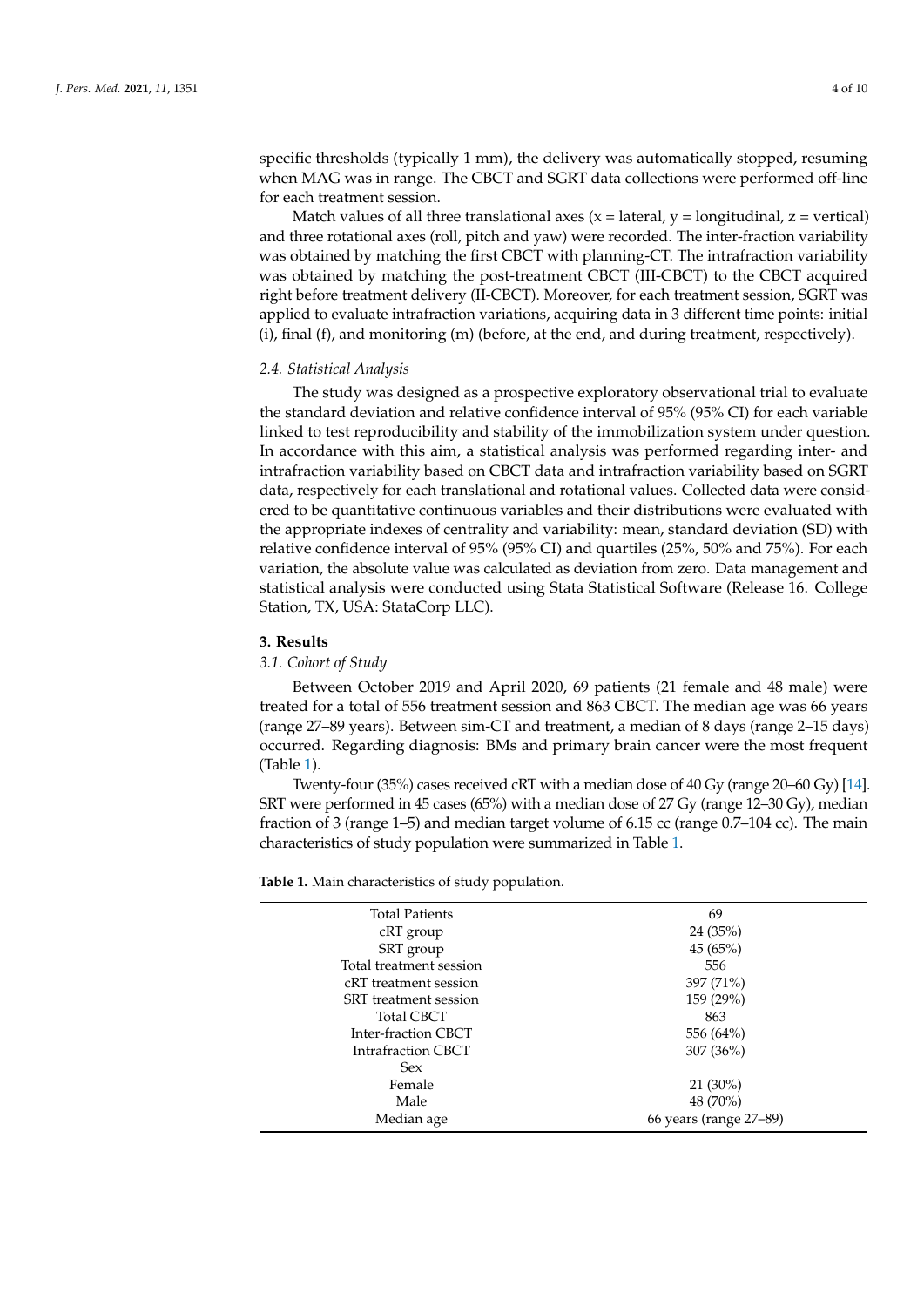| Diagnosis                        |                                            |
|----------------------------------|--------------------------------------------|
| Brain Metastases                 | 32(46%)                                    |
| Primary brain cancer             | 17(25%)                                    |
| Primary brain cancer recurrence  | 10(14%)                                    |
| Meningioma                       | $7(10\%)$                                  |
| Vascular malformation            | 3(5%)                                      |
| Type of radiation treatment (RT) |                                            |
| Conventional RT                  |                                            |
| Median dose                      | 40 Gy (range 20–60 Gy)                     |
| Median fractions                 | $15(5-30)$                                 |
| Median target volume             | 178.6 cc (range 98.8–470.3 cc)             |
| Stereotactic RT                  |                                            |
| Median dose                      | 27 Gy (range 12–30 Gy)                     |
| Median fractions                 | $3$ (range $1-5$ )                         |
| Median target volume             | 6.15 cc (range 0.7-104 cc)                 |
| Median coach rotation            | $4$ (range $0-4$ )                         |
| Median monitor units             | 2121.7 (range 1037.9-6151.2)               |
| Median overall treatment time    | $2 \text{ min}$ (range $1-5 \text{ min}$ ) |

## <span id="page-4-0"></span>**Table 1.** *Cont.*

# *3.2. Inter-Fraction Reproducibility and Intrafraction Stability*

Inter-fraction CBCT mean values  $(\pm SD)$ , for whole study population in all translational and rotational directions were longitudinally  $0.9$  mm ( $\pm 0.8$  mm), laterally  $0.8$  mm (±0.6 mm), vertically 1.1 mm (±0.9 mm), roll 0.58 $^{\circ}$  (±0.49 $^{\circ}$ ), pitch 0.59 $^{\circ}$  (±0.49 $^{\circ}$ ), yaw 0.67◦ (±0.53◦ ). The main summary statistical indices were reported in Table [2.](#page-4-1) Intrafraction CBCT mean values  $(\pm SD)$  for SRT study group in all translational and rotational directions were longitudinally 0.3 mm ( $\pm$ 0.3 mm), laterally 0.3 mm ( $\pm$ 0.3 mm), vertically 0.4 mm (±0.3 mm), roll 0.22° (±0.26°), pitch 0.33° (0.29°), yaw 0.24° (±0.26°). The main summary statistical indices were reported in Table [3.](#page-4-2) In Figure [1](#page-5-0) the 95% CI were showed for interand intrafraction values.

<span id="page-4-1"></span>**Table 2.** Inter-fraction main summary statistical indices.

| Population          | 69 Patients-556 Treatment Sessions-556 CBCT |           |      |      |      |                 |
|---------------------|---------------------------------------------|-----------|------|------|------|-----------------|
|                     | Mean                                        | <b>SD</b> | 25%  | 50%  | 75%  | 95% CI          |
| Longitudinally (mm) | 0.9                                         | 0.8       | 0.3  | 0.7  | 1.2  | $0.82 - 0.95$   |
| Laterally (mm)      | 0.8                                         | 0.6       | 0.4  | 0.7  | 1.1  | $0.82 - 0.95$   |
| Vertically (mm)     | 1.1                                         | 0.9       | 0.5  | 1.0  | 1.6  | $1.05 - 1.20$   |
| Roll $(°)$          | 0.58                                        | 0.49      | 0.20 | 0.45 | 0.9  | $0.541 - 0.623$ |
| Pitch $(°)$         | 0.59                                        | 0.49      | 0.20 | 0.40 | 0.80 | $0.545 - 0.628$ |
| Yaw $(°)$           | 0.67                                        | 0.53      | 0.20 | 0.50 | 1.00 | $0.630 - 0.718$ |

<span id="page-4-2"></span>**Table 3.** Intrafraction main summary statistical indices.

| Population          | 45 Patients-159 Treatment Sessions-307 CBCT |           |      |      |      |                 |
|---------------------|---------------------------------------------|-----------|------|------|------|-----------------|
|                     | Mean                                        | <b>SD</b> | 25%  | 50%  | 75%  | 95% CI          |
| Longitudinally (mm) | 0.3                                         | 0.3       | 0.1  | 0.2  | 0.4  | $0.24 - 0.34$   |
| Laterally (mm)      | 0.3                                         | 0.3       | 0.1  | 0.2  | 0.4  | $0.27 - 0.35$   |
| Vertically (mm)     | 0.4                                         | 0.3       | 0.1  | 0.3  | 0.6  | $0.34 - 0.45$   |
| Roll $(°)$          | 0.22                                        | 0.26      | 0.10 | 0.10 | 0.30 | $0.182 - 0.265$ |
| Pitch $(°)$         | 0.33                                        | 0.29      | 0.10 | 0.30 | 0.40 | $0.283 - 0.376$ |
| Yaw $(°)$           | 0.24                                        | 0.26      | 0.10 | 0.20 | 0.30 | $0.197 - 0.281$ |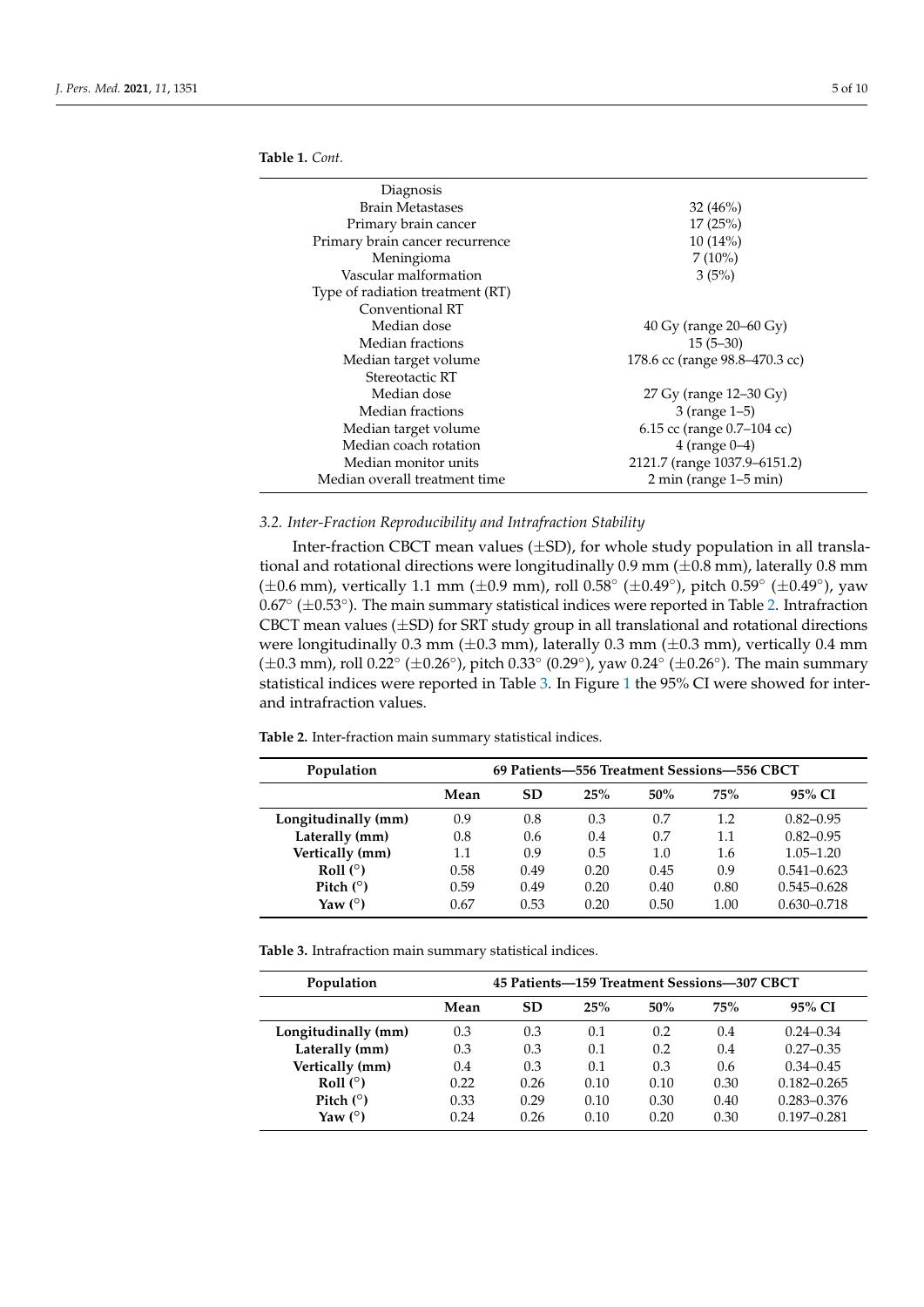<span id="page-5-0"></span>

**Figure 1.** 95% CI for inter- and intrafraction (**A**) translational and (**B**) rotational values.

for SGRT values. Data regarding SGRT were reported in Table [4.](#page-5-1) In Figure [2](#page-6-0) the 95% CI were showed

| Population          |              | 45 Patients-159 Treatment Sessions-307 CBCT |           |       |       |       |                 |
|---------------------|--------------|---------------------------------------------|-----------|-------|-------|-------|-----------------|
|                     |              | Mean                                        | <b>SD</b> | 25%   | 50%   | 75%   | 95% CI          |
|                     | $\mathbf{i}$ | 0.09                                        | 0.18      | 0.00  | 0.00  | 0.10  | $0.07 - 0.12$   |
| Longitudinally (mm) | m            | 0.45                                        | 0.35      | 0.10  | 0.40  | 0.80  | $0.39 - 0.50$   |
|                     | f            | 0.31                                        | 0.26      | 0.10  | 0.20  | 0.40  | $0.26 - 0.35$   |
|                     | $\mathbf{i}$ | 0.07                                        | 0.16      | 0.00  | 0.00  | 0.10  | $0.04 - 0.09$   |
| Laterally (mm)      | m            | 0.36                                        | 0.33      | 0.10  | 0.20  | 0.50  | $0.31 - 0.41$   |
|                     | f            | 0.20                                        | 0.23      | 0.10  | 0.10  | 0.20  | $0.17 - 0.24$   |
|                     | $\mathbf{i}$ | 0.06                                        | 0.09      | 0.00  | 0.00  | 0.10  | $0.04 - 0.07$   |
| Vertically (mm)     | m            | 0.31                                        | 0.31      | 0.10  | 0.20  | 0.40  | $0.26 - 0.35$   |
|                     | f            | 0.22                                        | 0.20      | 0.10  | 0.20  | 0.30  | $0.19 - 0.25$   |
|                     | $\mathbf{i}$ | 0.025                                       | 0.091     | 0.000 | 0.000 | 0.000 | $0.011 - 0.039$ |
| Roll $(°)$          | m            | 0.208                                       | 0.228     | 0.000 | 0.100 | 0.300 | $0.173 - 0.244$ |
|                     | f            | 0.118                                       | 0.144     | 0.000 | 0.100 | 0.200 | $0.095 - 0.140$ |
|                     | $\mathbf{i}$ | 0.036                                       | 0.062     | 0.000 | 0.000 | 0.100 | $0.026 - 0.045$ |
| Pitch $(°)$         | m            | 0.307                                       | 0.308     | 0.100 | 0.200 | 0.500 | $0.259 - 0.355$ |
|                     | f            | 0.194                                       | 0.208     | 0.100 | 0.100 | 0.300 | $0.162 - 0.227$ |
| Yaw $(°)$           | $\mathbf{i}$ | 0.039                                       | 0.097     | 0.000 | 0.000 | 0.100 | $0.024 - 0.054$ |
|                     | m            | 0.274                                       | 0.263     | 0.100 | 0.200 | 0.400 | $0.233 - 0.315$ |
|                     | f            | 0.189                                       | 0.229     | 0.100 | 0.100 | 0.200 | $0.153 - 0.224$ |

<span id="page-5-1"></span>**Table 4.** Intrafraction SGRT main summary statistical indices.

# *3.3. Technician Aspects, Patient's and Physician's Evaluations*

In all cases, RTTs reported good and excellent score relating to whole technician aspects: (1) pitch locking level (ease of use, ease of locking indentation and stability of lock), (2) mask clips (ease of use). The median SST was 12 min (range 10–18 min). Similarly, patient's and physician's comfort were assessed with good and excellent score in all cases.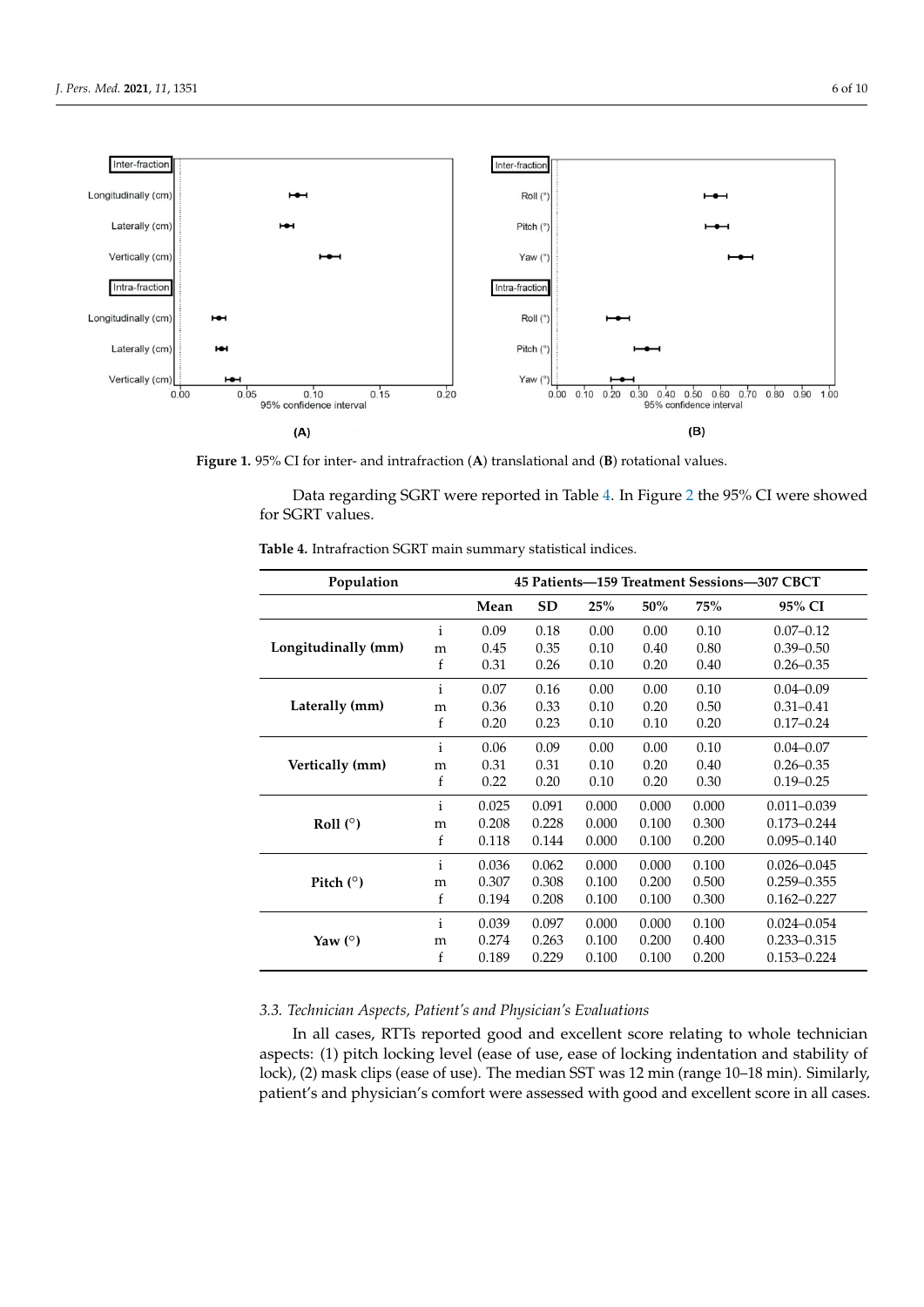<span id="page-6-0"></span>

**Figure 2.** 95%CI for SGRT (**A**) translational and (**B**) rotational values.

## **4. Discussion**

Historically, brain radiotherapy focusing on stereotactic treatment was introduced by Larsel Leksell that in collaboration with Borge Larson created the first Gamma Knife<sup>®</sup> (GK). GK represents today the gold standard to perform SRT, allowing a highly performing precision of the treatment, partly due to the rigid and invasive immobilization system used [\[15\]](#page-8-14). However, those that from a certain point of view are advantages, could also be considered the major disadvantages of GK-based-SRT. Due to the technological advancement, including frameless and patient's comfort, interest in Linac-based-SRT is increasing considerably [\[3–](#page-8-2)[6,](#page-8-5)[10](#page-8-9)[–15\]](#page-8-14). In this context, the current identification of margins from CTV to PTV that accounts for organ motion and deformation and for setup uncertainties due to patient daily positioning variations, is crucial. If target coverage is not compromised, volume de-escalation may translate into a reduction of side effects, improvement of quality of life and improved of cost-effectiveness in healthcare [\[6\]](#page-8-5). In line with these assumptions, the present analysis was designed to test reproducibility and stability of new dedicated noninvasive stereotactic immobilization device (Solstice<sup>TM</sup> SRS Immobilization System, CIVCO® Radiotherapy) and to identify PTV-safety margins and adequate workflow for Linac-based-SRT, combining CBCT and SGRT data.

At first, inter-fraction CBCT mean values (±SD) were analyzed in all translational and rotational directions and relative IC95% found that motions were <1 mm and <1 $\degree$ , respectively. Therefore, considering the position procedure consisting of the patient placement in each treatment session using SGRT and, subsequently, its check using CBCT, it is possible to deduce that SGRT is useful and safe to address the patient into a submillimeter position also without taking CBCT. Subsequently, the same evaluations were conducted on intrafraction CBCT highlighting these translational values were <0.05 mm and rotational values <0.5°. These results were consistent with the study published by Ong CL et al. [\[16\]](#page-8-15) that evaluated the setup accuracy of the same immobilization device in a small cohort of patients treated in two different institutes. The authors [\[16\]](#page-8-15) analyzed 33 patients for a total of 63 pre- and 63 post-CBCT showing that for translational and rotational directions, the mean inter-fraction motion was inferior to 1mm and 0.5°, respectively, while the mean intrafraction motions for all translational and rotational direction were <0.2 mm and 0.5°; however, no confidence intervals were provided for the sample estimate.

The results of the present analysis performed on 69 patients for a total of 556 interfraction and 307 intrafraction CBCT confirmed Ong CL data. The analysis of 95% CI showed the robustness and reliability of the data. In fact, in accordance with the study aim, the present trial was not designed as a power study and the sample estimate was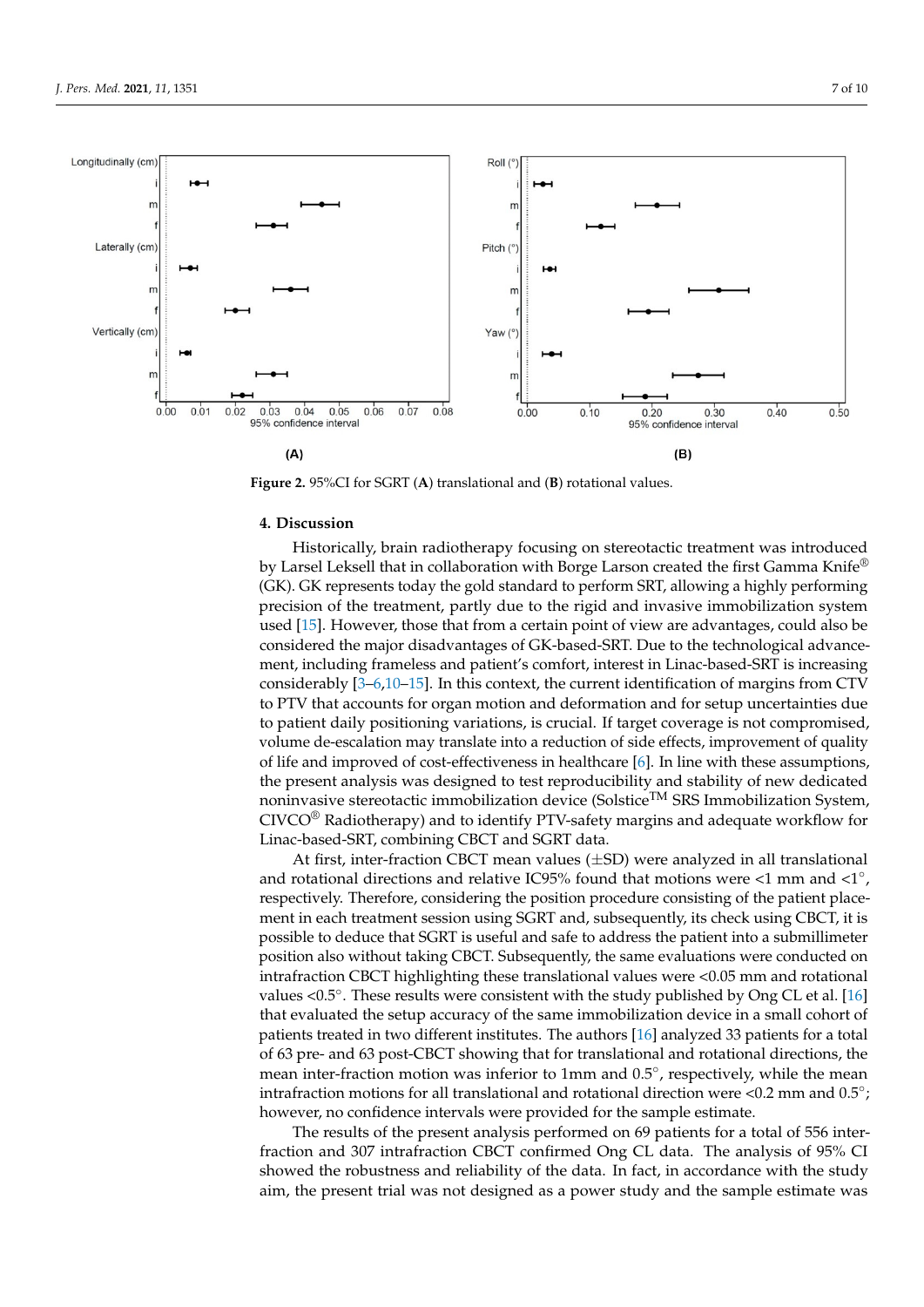not required. However, considering the large sample size, the SD value for explorative variables and the relatively small width of IC95%, the estimates obtained can be considered statistically significant.

Based on these evaluations, Solstice<sup>TM</sup> SRS Immobilization System ensures that setup errors and possible movements that the patient may perform during treatment are minimized and included in the CTV-PTV margin of 1 mm. Several studies aimed to evaluate different noninvasive immobilization and relative CTV-PTV margin for Linac-based-SRT [\[7](#page-8-6)[,16](#page-8-15)[–20\]](#page-8-16) showed a safety margin ranged between 1–3 mm. Overall, international guidelines [\[11,](#page-8-10)[20](#page-8-16)[–22\]](#page-9-0) support the use of noninvasive immobilization techniques to perform with high accuracy SRT. However, the same guidelines [\[21,](#page-9-1)[22\]](#page-9-0) do not provide definitive indications on the optimal workflow to monitor the treatment during delivery, although the use of image guidance including kV orthogonal pair and CBCT is recommended. In our study, for SRT treatment session, a workflow with 3 CBCT was applied considering the narrow margin used and the movements of the couch. In fact, to perform a high-conformed treatment field, multiple non-coplanar VMAT arches with different angles of rotation of the coach couch (median 4) were used, requiring a median overall treatment time of 2 min. CBCT data showed that intrafraction shifts were submillimeter. Moreover, to improve the accuracy of setup and to follow the patient during delivery, thanks to the use of open-face mask, it was possible to apply an SGRT protocol. The analysis of intrafraction SGRT data agreed with pre- and post-treatment CBCT findings. These results suggest a workflow for assessing the accuracy of the treatment in the delivery phase that may include a pretreatment CBCT to correct setup errors and subsequent monitoring and final control with SGRT, omitting the CBCT to confirm and to verify the correct target position at the end of the treatment session. Considering the analysis of inter-fraction CBCT and SGRT data, for conventional treatment in which a larger CTV-PTV margin (5 mm) is used than SRT, it may be reasonable to use only SGRT in conjunction with the Solstice<sup>TM</sup> SRS Immobilization System open-face mask for patient positioning, verification and monitoring, reducing the number of radiological imaging (kV orthogonal pair or CBCT) from daily to weekly. This approach would reduce the overall treatment time by increasing the comfort for the patient, without detriment to the quality of the therapy. In this way, during recent years, a growing literature supports the use of optical surface guidance for patient positioning and monitoring in several clinical situations, including intracranial SRT [\[23,](#page-9-2)[24\]](#page-9-3).

Finally, we took into consideration patient's and TTs' comfort with this new immobilization device, evaluating that patient- and user-friendly mask could represent an important advantage to overcome the limitations of frame-based SRT and to improve planning and treatment compliance. Our results showed good and excellent score relating to confidence and satisfaction aspects.

### **5. Conclusions**

The present analysis showed that this new immobilization solution allows use of very slight 1 mm CTV-PTV margin for Linac-based SRT and ensures reproducibility and stability of the system for the entire treatment duration, reporting excellent characteristics in terms of ease of procedures and patient/physician's comfort. Combining CBCT and SGRT data, results confirm the accuracy of Linac-based RT. Using open-face mask and SGRT, for cRT, radiological imaging (portal or CBCT) could be omitted.

**Author Contributions:** F.G., I.B. and A.F. conceived and designed the analysis; A.S., M.C., R.C. and M.P.C. analyzed and interpreted the patient data; A.A., F.B., M.D.M., C.D.P., F.F., C.I., R.P., G.S., L.B., A.C., D.C. and P.G. collected the data. All authors read and approved the final manuscript.

**Funding:** This research received no external funding.

**Institutional Review Board Statement:** The study was revised by the ethical committed of the Hospital.

**Informed Consent Statement:** Informed consent was obtained from all subjects involved in the study.

**Data Availability Statement:** Research data are not available at this time.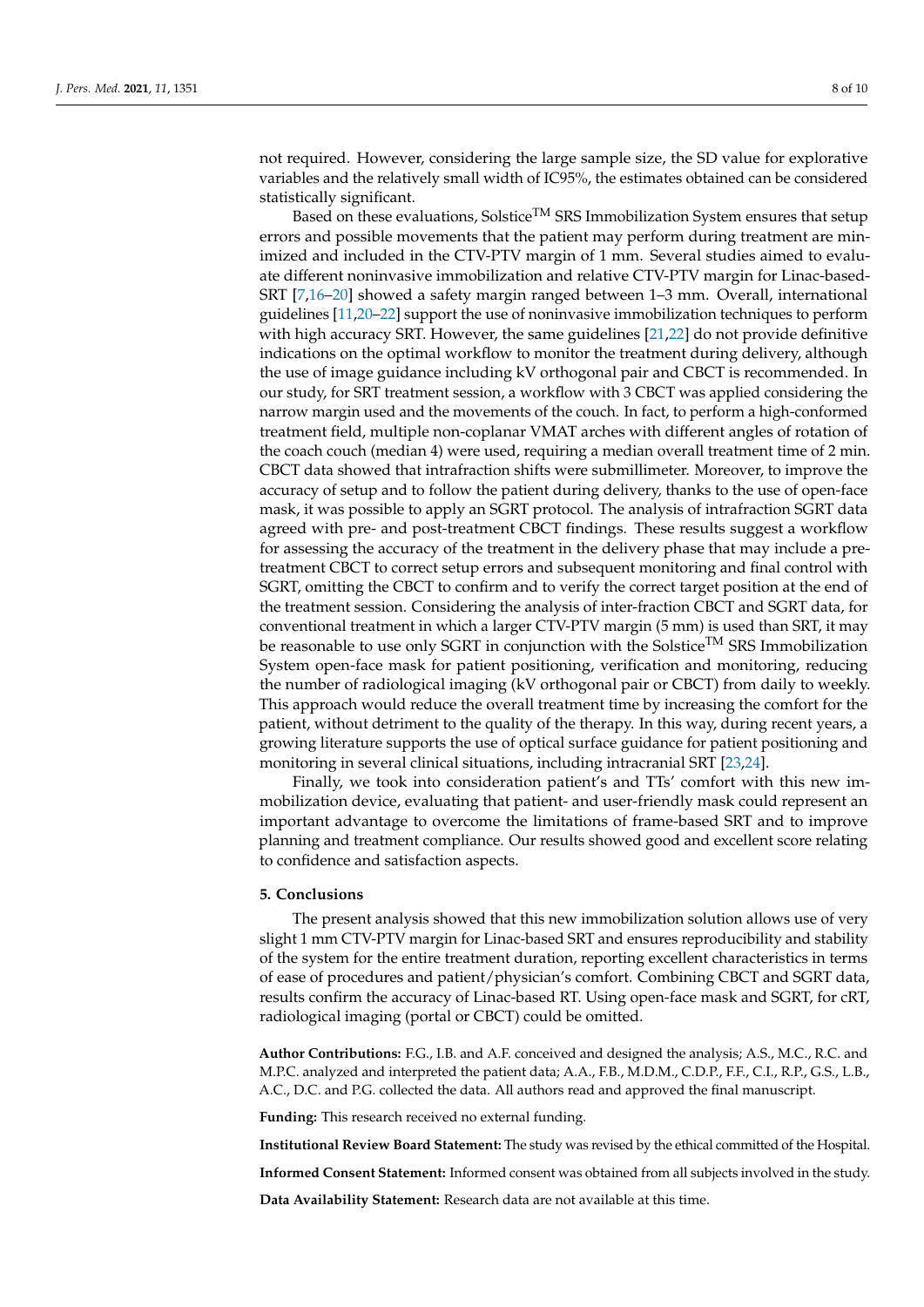**Conflicts of Interest:** The authors declare no conflict of interest.

## **References**

- <span id="page-8-0"></span>1. Hanna, T.P.; Shafiq, J.; Delaney, G.P.; Vinod, S.K.; Thompson, S.R.; Barton, M.B. The population benefit of evidence-based radiotherapy: 5-Year local control and overall survival benefits. *Radiother. Oncol.* **2018**, *126*, 191–197. [\[CrossRef\]](http://doi.org/10.1016/j.radonc.2017.11.004)
- <span id="page-8-1"></span>2. Stupp, R.; Mason, W.P.; van den Bent, M.J.; Weller, M.; Fisher, B.; Taphoorn, M.J.B.; Belanger, K.; Brandes, A.A.; Marosi, C.; Bogdahn, U.; et al. Radiotherapy plus concomitant and adjuvant temozolomide for glioblastoma. *N. Engl. J. Med.* **2005**, *352*, 987–996. [\[CrossRef\]](http://doi.org/10.1056/NEJMoa043330)
- <span id="page-8-2"></span>3. Navarria, P.; Minniti, G.; Clerici, E.; Tomatis, S.; Pinzi, V.; Ciammella, P.; Galaverni, M.; Amelio, D.; Scartoni, D.; Scoccianti, S.; et al. Re-irradiation for recurrent glioma: Outcome evaluation, toxicity and prognostic factors assessment. A multicenter study of the Radiation Oncology Italian Association (AIRO). *J. Neuro-Oncol.* **2018**, *142*, 59–67. [\[CrossRef\]](http://doi.org/10.1007/s11060-018-03059-x) [\[PubMed\]](http://www.ncbi.nlm.nih.gov/pubmed/30515706)
- <span id="page-8-3"></span>4. Mazzola, R.; Corradini, S.; Gregucci, F.; Figlia, V.; Fiorentino, A.; Alongi, F. Role of Radiosurgery/Stereotactic Radiotherapy in Oligometastatic Disease: Brain Oligometastases. *Front. Oncol.* **2019**, *9*, 206. [\[CrossRef\]](http://doi.org/10.3389/fonc.2019.00206)
- <span id="page-8-4"></span>5. Franco, P.; De Bari, B.; Ciammella, P.; Fiorentino, A.; Chiesa, S.; Amelio, D.; Pinzi, V.; Bonomo, P.; Vagge, S.; Fiore, M.; et al. The role of stereotactic ablative radiotherapy in oncological and non-oncological clinical settings: Highlights from the 7th meeting of AIRO—Young Members Working Group (AIRO Giovani). *Tumori* **2014**, *100*, 214–219. [\[CrossRef\]](http://doi.org/10.1177/1778.19280)
- <span id="page-8-5"></span>6. Meduri, B.; Gregucci, F.; D'Angelo, E.; Alitto, A.R.; Ciurlia, E.; Desideri, I.; Marino, L.; Borghetti, P.; Fiore, M.; Fiorentino, A.; et al. Volume de-escalation in radiation therapy: State of the art and new perspectives. *J. Cancer Res. Clin. Oncol.* **2020**, *146*, 909–924. [\[CrossRef\]](http://doi.org/10.1007/s00432-020-03152-7) [\[PubMed\]](http://www.ncbi.nlm.nih.gov/pubmed/32072318)
- <span id="page-8-6"></span>7. Babic, S.; Lee, Y.; Ruschin, M.; Lochray, F.; Lightstone, A.; Atenafu, E.; Phan, N.; Mainprize, T.; Tsao, M.; Soliman, H.; et al. To frame or not to frame? Cone-beam CT-based analysis of head immobilization devices specific to linac-based stereotactic radiosurgery and radiotherapy. *J. Appl. Clin. Med. Phys.* **2018**, *19*, 111–120. [\[CrossRef\]](http://doi.org/10.1002/acm2.12251) [\[PubMed\]](http://www.ncbi.nlm.nih.gov/pubmed/29363282)
- <span id="page-8-7"></span>8. Covington, E.L.; Stanley, D.N.; Fiveash, J.B.; Thomas, E.M.; Marcrom, S.R.; Bredel, M.; Willey, C.D.; Riley, K.O.; Popple, R.A. Surface guided imaging during stereotactic radiosurgery with automated delivery. *J. Appl. Clin. Med. Phys.* **2020**, *21*, 90–95. [\[CrossRef\]](http://doi.org/10.1002/acm2.13066)
- <span id="page-8-8"></span>9. Niyazi, M.; Brada, M.; Chalmers, A.J.; Combs, S.E.; Erridge, S.C.; Fiorentino, A.; Grosu, A.L.; Lagerwaard, F.J.; Minniti, G.; Mirimanoff, R.-O.; et al. ESTRO-ACROP guideline "target delineation of glioblastomas". *Radiother. Oncol.* **2016**, *118*, 35–42. [\[CrossRef\]](http://doi.org/10.1016/j.radonc.2015.12.003)
- <span id="page-8-9"></span>10. Tsao, M.N.; Rades, D.; Wirth, A.; Lo, S.S.; Danielson, B.L.; Gaspar, L.E.; Sperduto, P.W.; Vogelbaum, M.A.; Radawski, J.; Wang, J.Z.; et al. Radiotherapeutic and surgical management for newly diagnosed brain metastasis(es): An American Society for Radiation Oncology evidence-based guideline. *Pract. Radiat. Oncol.* **2012**, *2*, 210–225. [\[CrossRef\]](http://doi.org/10.1016/j.prro.2011.12.004) [\[PubMed\]](http://www.ncbi.nlm.nih.gov/pubmed/25925626)
- <span id="page-8-10"></span>11. Seuntjens, J.; Lartigau, E.; Cora, S.; Ding, G.X.; Goetsch, S.; Nuyttens, J. ICRU Report 91. Prescribing, recording, and reporting of stereotactic treatments with small photon beams. *J. ICRU* **2014**, *14*, 1–160.
- <span id="page-8-11"></span>12. Malmstrom, A.; Gronberg, B.H.; Marosi, C.; Stupp, R.; Frappaz, D.; Schultz, H.; Abacioglu, U.; Tavelin, B.; Lhermitte, B.; Hegi, M.E.; et al. Temozolomide versus standard 6-week radiotherapy versus hypofractionated radiotherapy in patients older than 60 years with glioblastoma: The Nordic randomized, phase 3 trial. *Lancet Oncol.* **2012**, *13*, 916–926. [\[CrossRef\]](http://doi.org/10.1016/S1470-2045(12)70265-6)
- <span id="page-8-12"></span>13. Gregucci, F.; Fiorentino, A.; Corradini, S.; Figlia, V.; Mazzola, R.; Ricchetti, F.; Ruggieri, R.; Alongi, F. Linac-based radiosurgery or fractionated stereotactic radiotherapy with flattening filter-free volumetric modulated arc therapy in elderly patients: A mono-institutional experience on 110 brain metastases. *Strahlenther. Onkol.* **2019**, *195*, 218–225. [\[CrossRef\]](http://doi.org/10.1007/s00066-018-1405-0)
- <span id="page-8-13"></span>14. Gregucci, F.; Surgo, A.; Bonaparte, I.; Laera, L.; Ciliberti, M.P.; Carbonara, R.; Gentile, M.A.; Giraldi, D.; Calbi, R.; Caliandro, M.; et al. Poor-Prognosis Patients Affected by Glioblastoma: Retrospective Study of Hypofractionated Radiotherapy with Simultaneous Integrated Boost and Concurrent/Adjuvant Temozolomide. *J. Pers. Med.* **2021**, *11*, 1145. [\[CrossRef\]](http://doi.org/10.3390/jpm11111145)
- <span id="page-8-14"></span>15. Alongi, F.; Fiorentino, A.; Mancosu, P.; Navarria, P.; Levra, N.G.; Mazzola, R.; Scorsetti, M. Stereotactic radiosurgery for intracranial metastases: Linac-based and gamma-dedicated unit approach. *Expert Rev. Anticancer. Ther.* **2016**, *16*, 731–740. [\[CrossRef\]](http://doi.org/10.1080/14737140.2016.1190648) [\[PubMed\]](http://www.ncbi.nlm.nih.gov/pubmed/27186849)
- <span id="page-8-15"></span>16. Ong, C.L.; Giaj-Levra, N.; Nicosia, L.; Figlia, V.; Tomasini, D.; Franken, E.M.; Alongi, F. Intra-fraction and Inter-fraction analysis of a dedicated immobilization device for intracranial radiation treatment. *Radiat. Oncol.* **2020**, *15*, 200. [\[CrossRef\]](http://doi.org/10.1186/s13014-020-01639-8)
- 17. Minniti, G.; Scaringi, C.; Clarke, E.; Valeriani, M.; Osti, M.F.; Enrici, R.M. Frameless linacbased stereotactic radiosurgery (SRS) for brain metastases: Analysis of patient repositioning using a mask fixation system and clinical endpoints. *Radiat. Oncol.* **2011**, *6*, 158. [\[CrossRef\]](http://doi.org/10.1186/1748-717X-6-158)
- 18. Willner, J.; Flentje, M.; Bratengeier, K. CT simulation in stereotactic brain radiotherapy–analysis of isocenter reproducibility with mask fixation. *Radiother. Oncol.* **1997**, *45*, 83–88. [\[CrossRef\]](http://doi.org/10.1016/S0167-8140(97)00135-7)
- 19. Karger, C.P.; Jakel, O.; Debus, J.; Kuhn, S.; Hartmann, G.H. Three-dimensional accuracy and inter-fractional reproducibility of patient fixation and positioning using a stereotactic head mask system. *Int. J. Radiat. Oncol. Biol. Phys.* **2001**, *49*, 1493–1504. [\[CrossRef\]](http://doi.org/10.1016/S0360-3016(00)01562-5)
- <span id="page-8-16"></span>20. Alheit, H.; Dornfeld, S.; Dawel, M.; Alheit, M.; Henzel, B.; Steckler, K.; Blank, H.; Geyer, P. Patient position reproducibility in fractionated stereotactically guided conformal radiotherapy using the BrainLab mask system. *Strahlenther. Onkol.* **2001**, *177*, 264–268. [\[CrossRef\]](http://doi.org/10.1007/PL00002407)